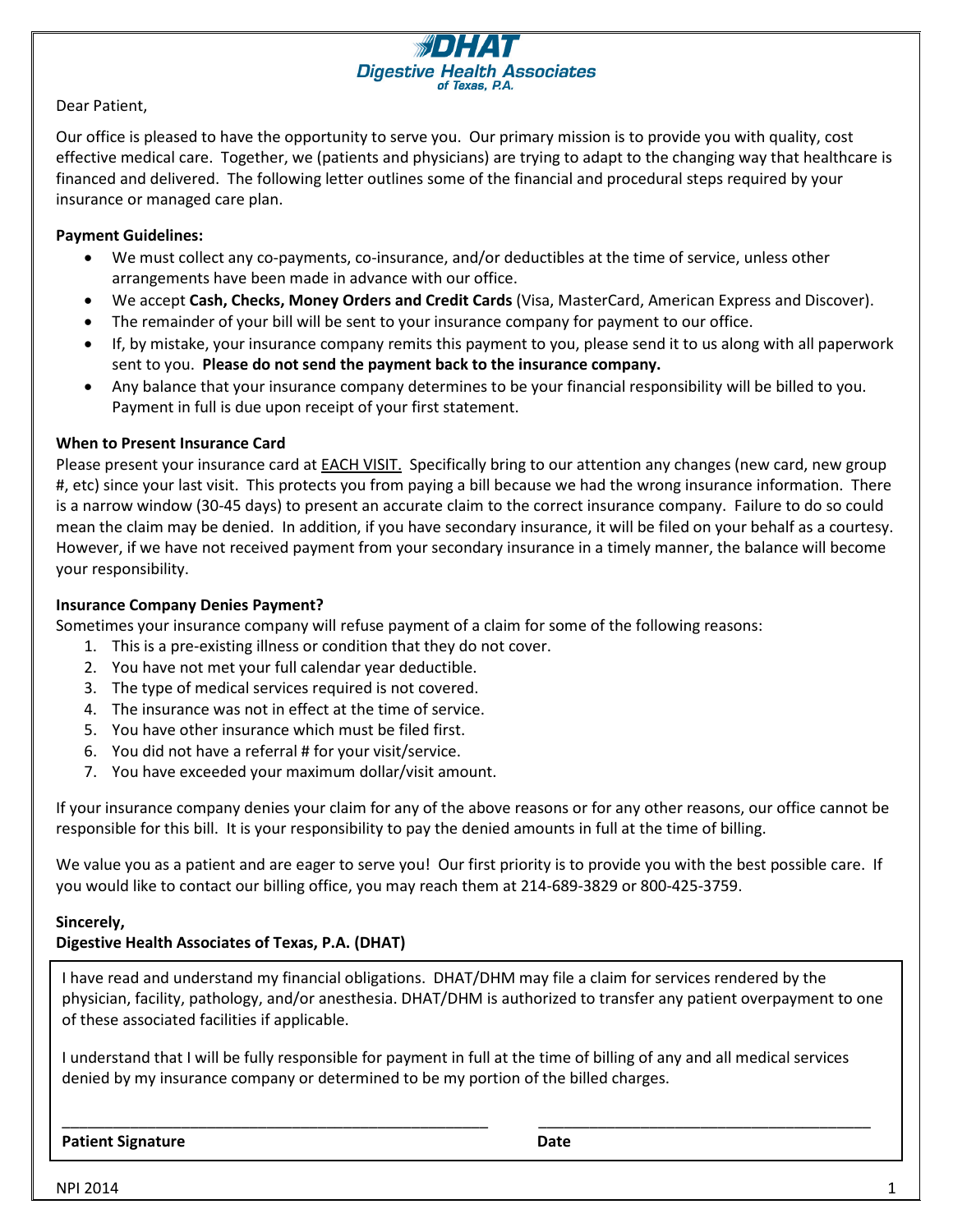|                                                                                                                                                                                                                                         |                                                                        | <b>Digestive Health Associates</b><br>of Texas, P.A. |                               |                                          |
|-----------------------------------------------------------------------------------------------------------------------------------------------------------------------------------------------------------------------------------------|------------------------------------------------------------------------|------------------------------------------------------|-------------------------------|------------------------------------------|
|                                                                                                                                                                                                                                         |                                                                        |                                                      |                               |                                          |
|                                                                                                                                                                                                                                         |                                                                        |                                                      |                               |                                          |
| Last                                                                                                                                                                                                                                    |                                                                        | First                                                |                               | Middle Initial                           |
|                                                                                                                                                                                                                                         |                                                                        |                                                      |                               |                                          |
| Street                                                                                                                                                                                                                                  | Apt#                                                                   | City                                                 | State                         | Zip                                      |
|                                                                                                                                                                                                                                         |                                                                        |                                                      |                               |                                          |
| Marital Status: O Single O Married O Divorced                                                                                                                                                                                           |                                                                        |                                                      |                               | ○ Separated ○ Widowed ○ Domestic Partner |
|                                                                                                                                                                                                                                         |                                                                        |                                                      | Work #                        |                                          |
|                                                                                                                                                                                                                                         | <b>Patient Authorization for Communication via Alternative Means</b>   |                                                      |                               |                                          |
|                                                                                                                                                                                                                                         |                                                                        |                                                      |                               |                                          |
| I authorize Digestive Health Associates of Texas, P.A. (DHAT) to communicate my protected health information ("PHI")                                                                                                                    |                                                                        |                                                      |                               |                                          |
| in the manner indicated below. I understand that it is my responsibility to notify the DHAT of any change in this manner<br>of communications. I further understand that my PHI may be subject to redisclosure, as described on Page 7. |                                                                        |                                                      |                               |                                          |
|                                                                                                                                                                                                                                         |                                                                        | (Check all that apply)                               |                               |                                          |
|                                                                                                                                                                                                                                         |                                                                        |                                                      |                               |                                          |
| $\Box$ Primary #<br>$\Box$ Cell #                                                                                                                                                                                                       | $\square$ Work #                                                       |                                                      |                               |                                          |
| $\Box$ Leave detailed messages on my answer machine/voicemail                                                                                                                                                                           |                                                                        |                                                      |                               |                                          |
| $\Box$ Leave brief message with only call back number, name and doctor's office on my answering machine/voicemail                                                                                                                       |                                                                        |                                                      |                               |                                          |
|                                                                                                                                                                                                                                         |                                                                        |                                                      |                               |                                          |
| Employer:                                                                                                                                                                                                                               |                                                                        | Address:                                             |                               |                                          |
|                                                                                                                                                                                                                                         |                                                                        | (Declined)                                           |                               |                                          |
|                                                                                                                                                                                                                                         |                                                                        |                                                      |                               |                                          |
|                                                                                                                                                                                                                                         |                                                                        |                                                      |                               |                                          |
|                                                                                                                                                                                                                                         |                                                                        |                                                      |                               |                                          |
|                                                                                                                                                                                                                                         |                                                                        |                                                      |                               |                                          |
|                                                                                                                                                                                                                                         |                                                                        |                                                      |                               |                                          |
|                                                                                                                                                                                                                                         |                                                                        |                                                      |                               |                                          |
|                                                                                                                                                                                                                                         |                                                                        |                                                      |                               |                                          |
| How did you hear about us?                                                                                                                                                                                                              | $\Box$ Phone Book                                                      | $\Box$ Website                                       | $\Box$ Primary Care Physician |                                          |
|                                                                                                                                                                                                                                         | $\Box$ Referring Physician $\Box$ Health Fair $\Box$ Insurance Company |                                                      |                               |                                          |
|                                                                                                                                                                                                                                         | $\Box$ Advertisement                                                   |                                                      |                               |                                          |
|                                                                                                                                                                                                                                         |                                                                        |                                                      |                               |                                          |
|                                                                                                                                                                                                                                         |                                                                        |                                                      |                               |                                          |
|                                                                                                                                                                                                                                         |                                                                        |                                                      | Patient Initials: ______      |                                          |
| <b>NPI 2014</b>                                                                                                                                                                                                                         |                                                                        |                                                      |                               | $\mathbf{2}$                             |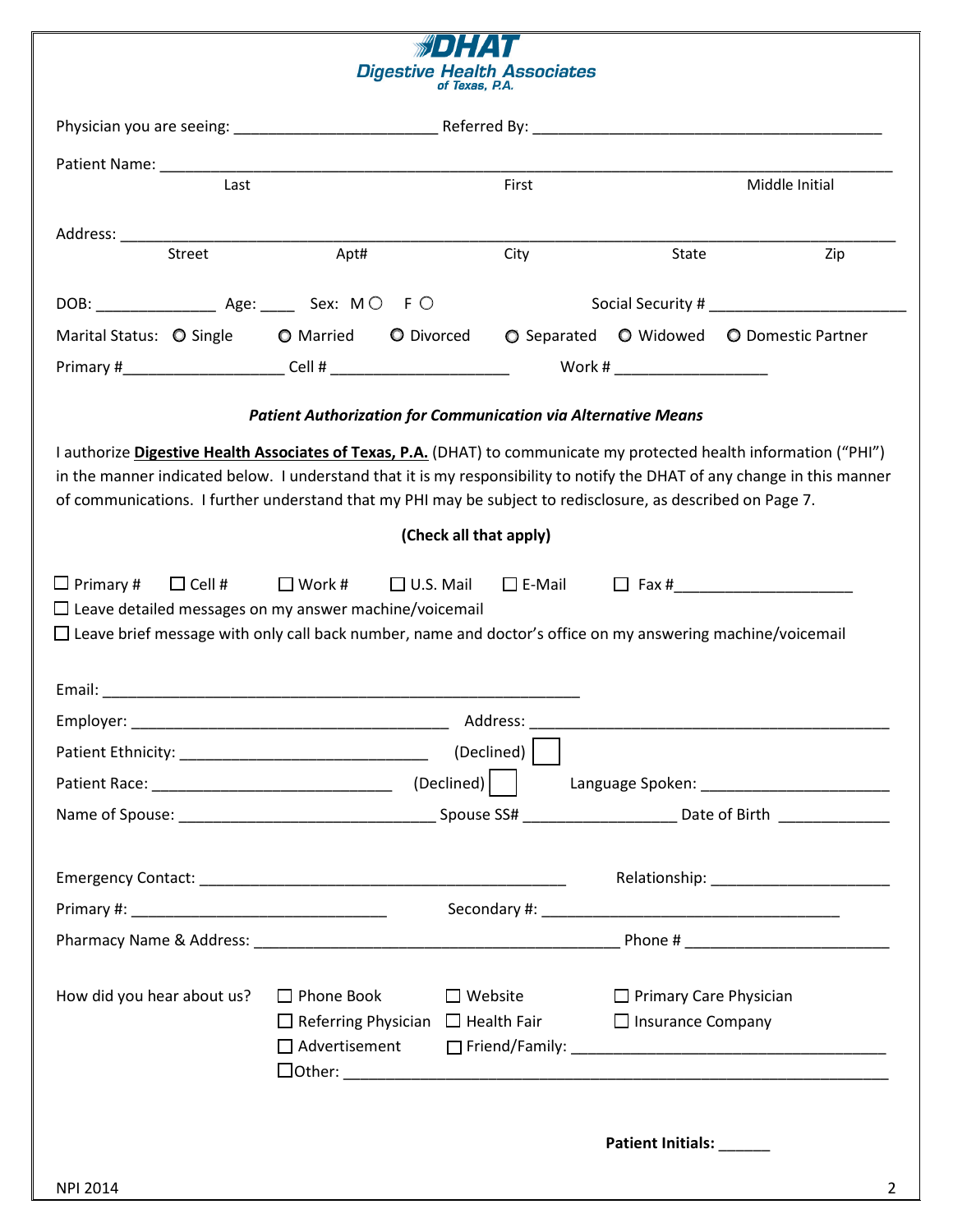|                             | <b>Insurance/Financial Information</b> |                                            |  |
|-----------------------------|----------------------------------------|--------------------------------------------|--|
|                             |                                        |                                            |  |
| <b>Primary Insurance:</b>   |                                        |                                            |  |
|                             |                                        |                                            |  |
|                             |                                        |                                            |  |
|                             |                                        |                                            |  |
|                             |                                        |                                            |  |
|                             |                                        |                                            |  |
| <b>Secondary Insurance:</b> |                                        |                                            |  |
|                             |                                        | Phone #: ______________________________    |  |
|                             |                                        |                                            |  |
|                             |                                        | Group Number______________________________ |  |
|                             |                                        |                                            |  |
|                             |                                        |                                            |  |

#### **Assignment to Pay Insurance Benefits**

To the best of my knowledge, the above information is complete and correct. I understand that it is my responsibility to inform the facility of any changes to my contact and/or insurance information. I understand that I am responsible for payment of professional services at the time they are rendered and that I am responsible for any amount not covered by insurance including, without limitation, deductible, co-payment, co-insurance, or other amounts determined by my insurance company to be my responsibility, and any collection/attorney fees incurred in collecting that balance. I assign to the provider all payment for medical services rendered to me or my dependents for services filed to insurance on my behalf. Balances that remain unpaid after 90 days from the date first billed may be referred to an outside collection agency for further collection efforts. I understand that if paying by check and it is dishonored, or paying by credit card and an invalid dispute leading to chargeback occurs, a processing fee of \$30 will be assessed. DHAT may use my health care information and may disclose such information to the above named insurance company and their agents for the purpose of obtaining payment for service and determining insurance benefits or the benefits payable for related services. This assignment will remain in effect until revoked by me in writing. A photocopy of this assignment is to be considered as valid as an original.

## **Consent for Medical Treatment**

I, the undersigned, the patient (or the patient's duly authorized representative) do hereby voluntarily consent to and authorize medical care encompassing all diagnostic and therapeutic treatments considered necessary or advisable in the judgment of the physician, his assistants or designees.

I am aware that the practice of medicine and surgery is not an exact science and acknowledge that no guarantees have been made to me as to the results of treatment or examinations performed. I understand that the provider will discuss with me any proposed testing or surgical procedure prior to scheduling.

#### **Notice of Privacy Practices**

A copy of the DHAT Notice of Privacy Practices will be provided upon request.

**Patient Signature**: \_\_\_\_\_\_\_\_\_\_\_\_\_\_\_\_\_\_\_\_\_\_\_\_\_\_\_\_\_\_\_\_\_\_\_\_\_\_\_\_\_\_\_\_ **Date**: \_\_\_\_\_\_\_\_\_\_\_\_\_\_\_\_\_\_\_\_\_

 $NPI$  2014  $3$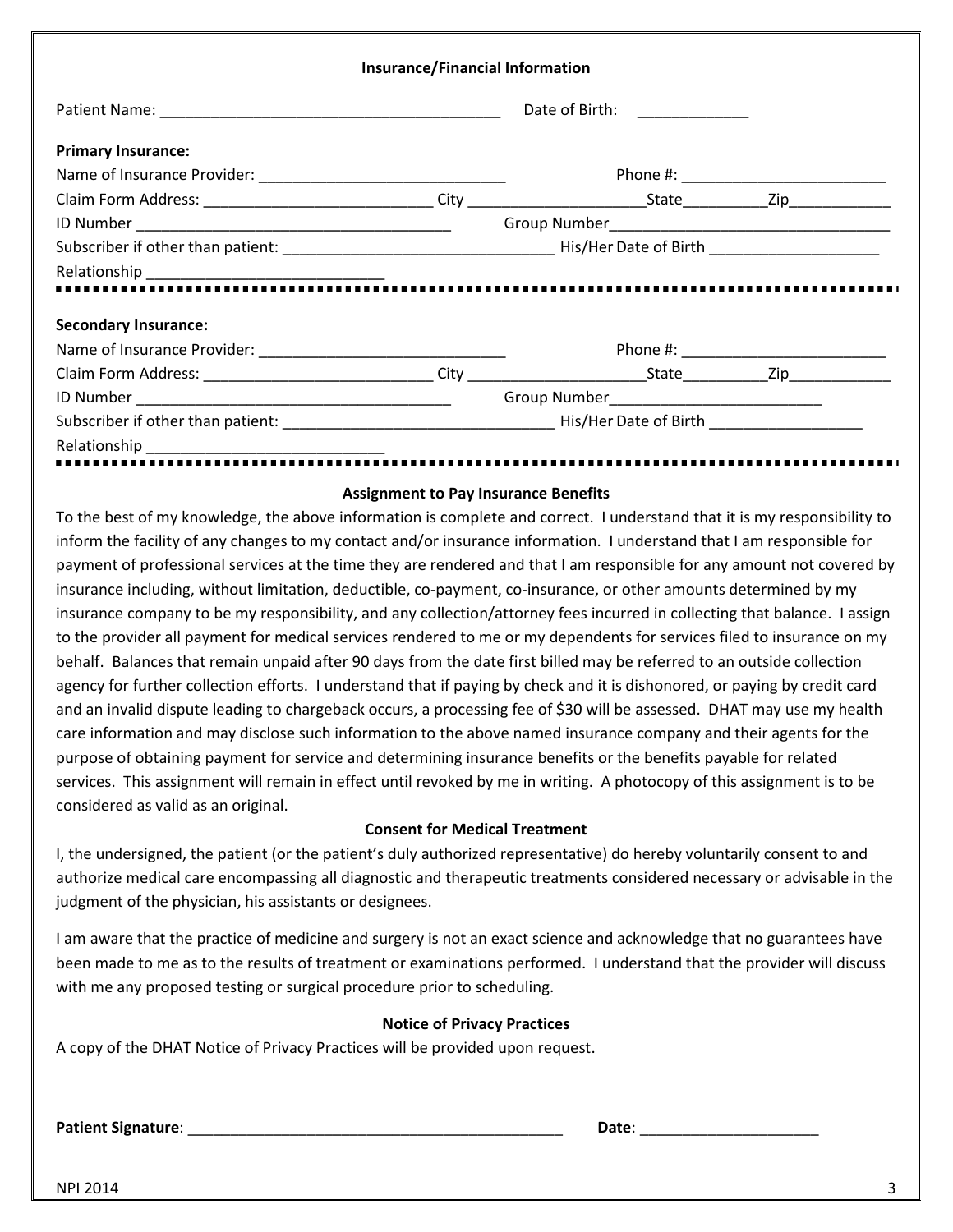|                                                                      |                                                               | Date of Birth: ______________                                                                                 |  |
|----------------------------------------------------------------------|---------------------------------------------------------------|---------------------------------------------------------------------------------------------------------------|--|
| Reason(s) for your visit:                                            |                                                               |                                                                                                               |  |
| Medicines/Herbs:<br>Name of Medication and Dose:                     |                                                               | Current Medications - Please list any medications you are CURRENTLY taking including Vitamins and Alternative |  |
| <u> 1980 - Jan James James Barnett, fransk politik (d. 1980)</u>     |                                                               |                                                                                                               |  |
| Medical History - Check conditions that you have, had or are having: |                                                               |                                                                                                               |  |
| □ AIDS/HIV Positive                                                  | $\Box$ Emphysema                                              | $\Box$ Migraine Headaches                                                                                     |  |
| $\Box$ Alcoholism                                                    | $\Box$ Epilepsy/Seizures                                      | $\Box$ Pacemaker                                                                                              |  |
| $\Box$ Anemia                                                        | $\Box$ Glaucoma                                               | $\Box$ Prostate Problems                                                                                      |  |
| $\Box$ Arthritis<br>$\Box$ Asthma                                    | $\Box$ Gout<br>$\Box$ Heart Disease                           | $\Box$ Psychiatric Care<br>$\Box$ Rheumatic Fever                                                             |  |
| $\Box$ Bronchitis                                                    | $\Box$ Hepatitis Type $\_\_\_\_\_\_\_\_\_\_\_\_\_\_\_\_\_\_\$ | $\Box$ Stroke                                                                                                 |  |
| $\Box$ Cancer (type) ____________                                    | $\Box$ Hernia: Hiatal                                         | $\Box$ Thyroid Problems                                                                                       |  |
| $\Box$ Chemical Dependency                                           | $\Box$ Hernia: Inguinal                                       | $\Box$ Herpes                                                                                                 |  |
| $\Box$ Tuberculosis                                                  | $\Box$ Defibrillator/ICD                                      | $\Box$ High Blood Pressure                                                                                    |  |
| $\Box$ Ulcers                                                        | $\Box$ Depression                                             | □ Kidney Disease                                                                                              |  |
| $\Box$ Sexually Transmitted Disease                                  | $\square$ Diabetes                                            | $\Box$ Liver Disease                                                                                          |  |
|                                                                      |                                                               |                                                                                                               |  |
| Have you ever had a colonoscopy:                                     | ONever<br>$\bigcirc$ Yes                                      | Polyps: O Yes O No<br>mm/dd/yyyy                                                                              |  |
| <b>Allergies/Adverse Reactions:</b>                                  |                                                               |                                                                                                               |  |
|                                                                      |                                                               |                                                                                                               |  |
| Surgical History - List any surgeries.                               |                                                               |                                                                                                               |  |
| Hospital/Location<br>Date                                            | Doctor                                                        | Reason for Hospitalization                                                                                    |  |
|                                                                      |                                                               |                                                                                                               |  |
|                                                                      |                                                               |                                                                                                               |  |
| <b>Hospitalizations/Major Diagnostic Procedure:</b>                  |                                                               |                                                                                                               |  |
|                                                                      |                                                               |                                                                                                               |  |
|                                                                      |                                                               |                                                                                                               |  |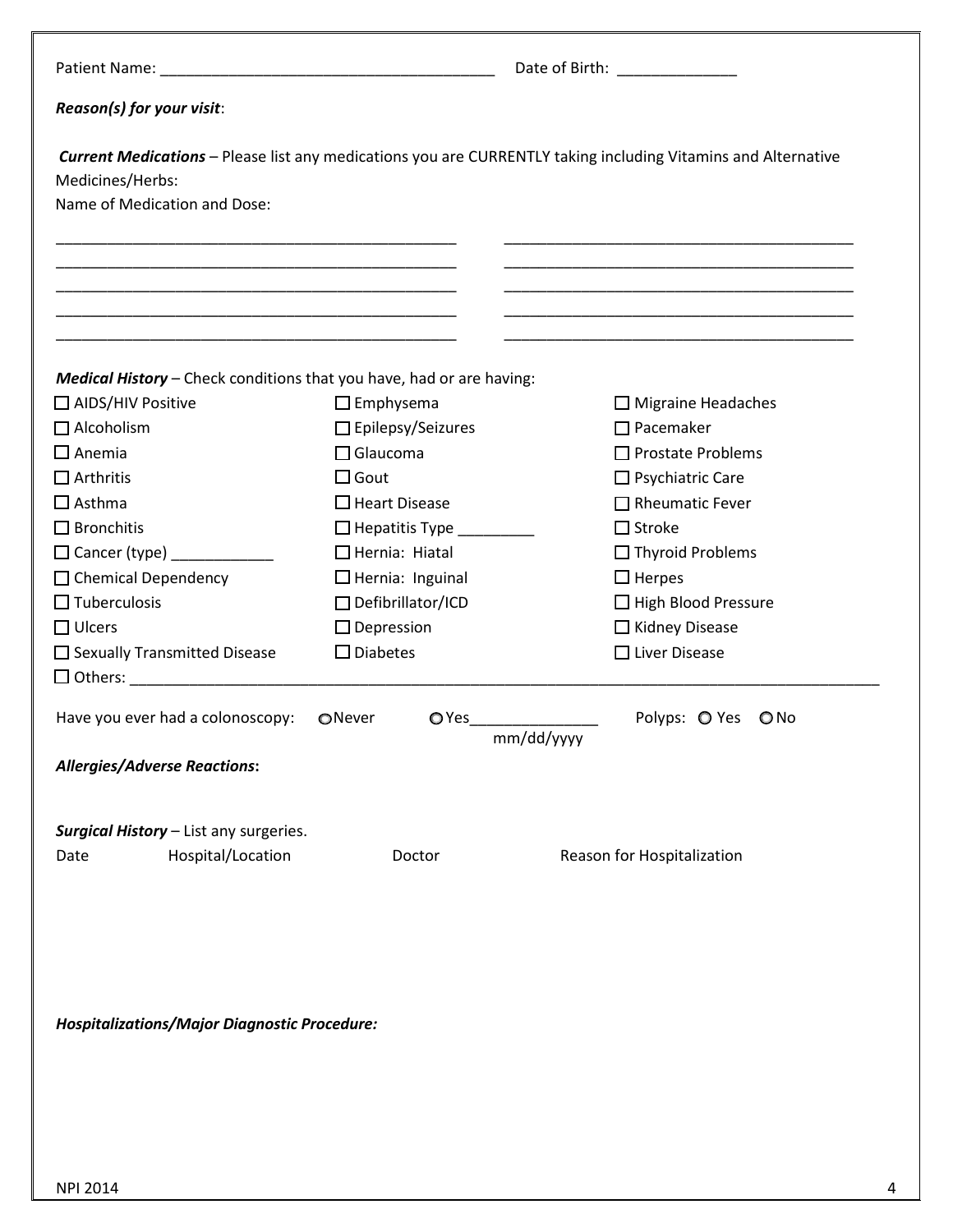|                                        |                                                                                                                |                                                 |                           | Date of Birth:                    |                                             |                                                                                                                       |
|----------------------------------------|----------------------------------------------------------------------------------------------------------------|-------------------------------------------------|---------------------------|-----------------------------------|---------------------------------------------|-----------------------------------------------------------------------------------------------------------------------|
| <b>Family History:</b>                 |                                                                                                                |                                                 |                           |                                   |                                             |                                                                                                                       |
|                                        | <b>List any Significant Medical Conditions</b>                                                                 | Date of Birth                                   |                           |                                   | <b>Medical Conditions or Cause of Death</b> |                                                                                                                       |
| Father: O Alive O Deceased             |                                                                                                                |                                                 |                           |                                   |                                             |                                                                                                                       |
| Mother: ⊙ Alive ⊙ Deceased             |                                                                                                                |                                                 |                           |                                   |                                             |                                                                                                                       |
|                                        | How many siblings? Sisters ____ Brothers_                                                                      | <u> 1990 - Johann Barnett, fransk politiker</u> |                           |                                   |                                             |                                                                                                                       |
|                                        | Children: How many sons? How many daughters?                                                                   |                                                 |                           |                                   |                                             |                                                                                                                       |
|                                        | Is there any history of the following in your family? Also list family member.                                 |                                                 |                           |                                   |                                             |                                                                                                                       |
|                                        |                                                                                                                |                                                 | $\Box$ Pancreatic Disease |                                   |                                             |                                                                                                                       |
|                                        |                                                                                                                |                                                 |                           |                                   |                                             | <u> 1989 - Johann Stein, mars an deus an deus Angelsen (</u>                                                          |
|                                        | □ Colon Cancer _______________________________                                                                 |                                                 |                           | $\Box$ Ulcerative Colitis/Crohn's |                                             |                                                                                                                       |
|                                        | $\Box$ Colon Polyps ___________________________                                                                |                                                 |                           | □ Liver/Gallbladder Disease       |                                             | <u> 1989 - Andrea Brand, amerikansk politik (</u>                                                                     |
| $\Box$ Diabetes                        | <u> 1989 - Johann Stoff, fransk politik (d. 1989)</u>                                                          |                                                 | $\Box$ Heart Disease      |                                   |                                             | <u> 1989 - Johann John Stein, markin fan it ferskearre fan it ferskearre fan it ferskearre fan it ferskearre fan </u> |
|                                        |                                                                                                                |                                                 |                           |                                   |                                             |                                                                                                                       |
| <b>Social History:</b>                 |                                                                                                                |                                                 |                           |                                   |                                             |                                                                                                                       |
| <b>Tobacco</b>                         |                                                                                                                |                                                 |                           |                                   |                                             |                                                                                                                       |
| Are you a:                             | <b>O</b> Current Smoker                                                                                        | O Former Smoker                                 |                           |                                   | O Never Smoked                              |                                                                                                                       |
|                                        | If you are a current smoker, how often do you smoke cigarettes?                                                |                                                 |                           |                                   |                                             |                                                                                                                       |
|                                        | $\bigcirc$ Every day                                                                                           | $\bigcirc$ Some days, but not every day         |                           |                                   |                                             |                                                                                                                       |
|                                        | If you are a current smoker, how many cigarettes a day do you smoke?                                           |                                                 |                           |                                   |                                             |                                                                                                                       |
| $\bigcirc$ 5 or less                   | $\bigcirc$ 6-10                                                                                                | $\bigcirc$ 11-20                                |                           | $\bigcirc$ 21-30                  |                                             | $\bigcirc$ 31 or more                                                                                                 |
|                                        | If you are a current smoker, how soon after you wake up do you smoke your first cigarette?                     |                                                 |                           |                                   |                                             |                                                                                                                       |
|                                        | $\circ$ Within 5 minutes $\circ$ 6-30 minutes                                                                  | $\circ$ 31-60 minutes                           |                           | $\circ$ after 60 minutes          |                                             |                                                                                                                       |
|                                        | If you are a current smoker, are you interested in quitting?                                                   |                                                 |                           |                                   |                                             |                                                                                                                       |
| $\bigcirc$ Ready to quit               | $\bigcirc$ Thinking about quitting                                                                             |                                                 |                           | $\bigcirc$ not ready to quit      |                                             |                                                                                                                       |
|                                        | If you are a former smoker, how long has it been since you last smoked?                                        |                                                 |                           |                                   |                                             |                                                                                                                       |
| $\bigcirc$ 1-3 Months                  | $\bigcirc$ < 1 month                                                                                           | $\circ$ 3-6 months                              |                           |                                   | $\circ$ 6-12 months                         |                                                                                                                       |
|                                        |                                                                                                                |                                                 |                           |                                   |                                             |                                                                                                                       |
|                                        | $\circ$ 1-5 years $\circ$ 5-10 years                                                                           | $\circ$ > 10 years                              |                           |                                   |                                             |                                                                                                                       |
| <b>Alcohol</b>                         |                                                                                                                |                                                 |                           |                                   |                                             |                                                                                                                       |
|                                        | Did you have a drink containing alcohol in the past year?                                                      |                                                 | $\bigcirc$ Yes            | $\bigcirc$ No                     |                                             |                                                                                                                       |
|                                        | If yes, how often did you have a drink containing alcohol in the past year?                                    |                                                 |                           |                                   |                                             |                                                                                                                       |
| $\bigcirc$ Never                       | $\bigcirc$ Monthly or less                                                                                     | $\bigcirc$ Two to four times a month            |                           |                                   |                                             |                                                                                                                       |
| $\bigcirc$ Two to three times per week |                                                                                                                | $\bigcirc$ Four or more times a week            |                           |                                   |                                             |                                                                                                                       |
|                                        | If yes, how many drinks did you have on a typical day when you were drinking in the past year?                 |                                                 |                           |                                   |                                             |                                                                                                                       |
| $\bigcirc$ 1 or 2                      | $\bigcirc$ 3 or 4                                                                                              | $O$ 5 or 6                                      |                           | $O$ 7 to 9                        |                                             | 10 or more                                                                                                            |
|                                        | If yes, how often did you have six or more drinks on one occasion in the past year?                            |                                                 |                           |                                   |                                             |                                                                                                                       |
| $\bigcirc$ Never                       | ∩                                                                                                              | Less than monthly $\bigcirc$ Monthly            |                           | Weekly<br>$\bigcap$               | ∩                                           | Daily or almost daily                                                                                                 |
|                                        | History of Any Blood Transfusion & Date: Natural Angle Angle Angle Angle Angle Angle Angle Angle Angle Angle A |                                                 |                           |                                   |                                             |                                                                                                                       |
|                                        | Do you have any tattoos? Yes $\bigcirc$ No $\bigcirc$ Do you have piercings? Yes $\bigcirc$                    |                                                 |                           |                                   |                                             |                                                                                                                       |
|                                        |                                                                                                                |                                                 |                           |                                   | No $\bigcirc$                               |                                                                                                                       |
|                                        | Have you recently traveled outside the US? Yes $\bigcirc$ No $\bigcirc$ If yes, where?                         |                                                 |                           |                                   |                                             |                                                                                                                       |
|                                        | None?                                                                                                          | How much?                                       | How often?                |                                   | How long?                                   | When Quit?                                                                                                            |
| <b>Illicit Drugs</b>                   | □                                                                                                              |                                                 |                           |                                   |                                             |                                                                                                                       |
| Caffeine                               | $\Box$                                                                                                         |                                                 |                           |                                   |                                             |                                                                                                                       |
|                                        |                                                                                                                |                                                 |                           |                                   |                                             |                                                                                                                       |
| Hobbies:                               |                                                                                                                |                                                 | Occupation:               |                                   |                                             |                                                                                                                       |
| <b>NPI 2014</b>                        |                                                                                                                |                                                 |                           |                                   |                                             | 5                                                                                                                     |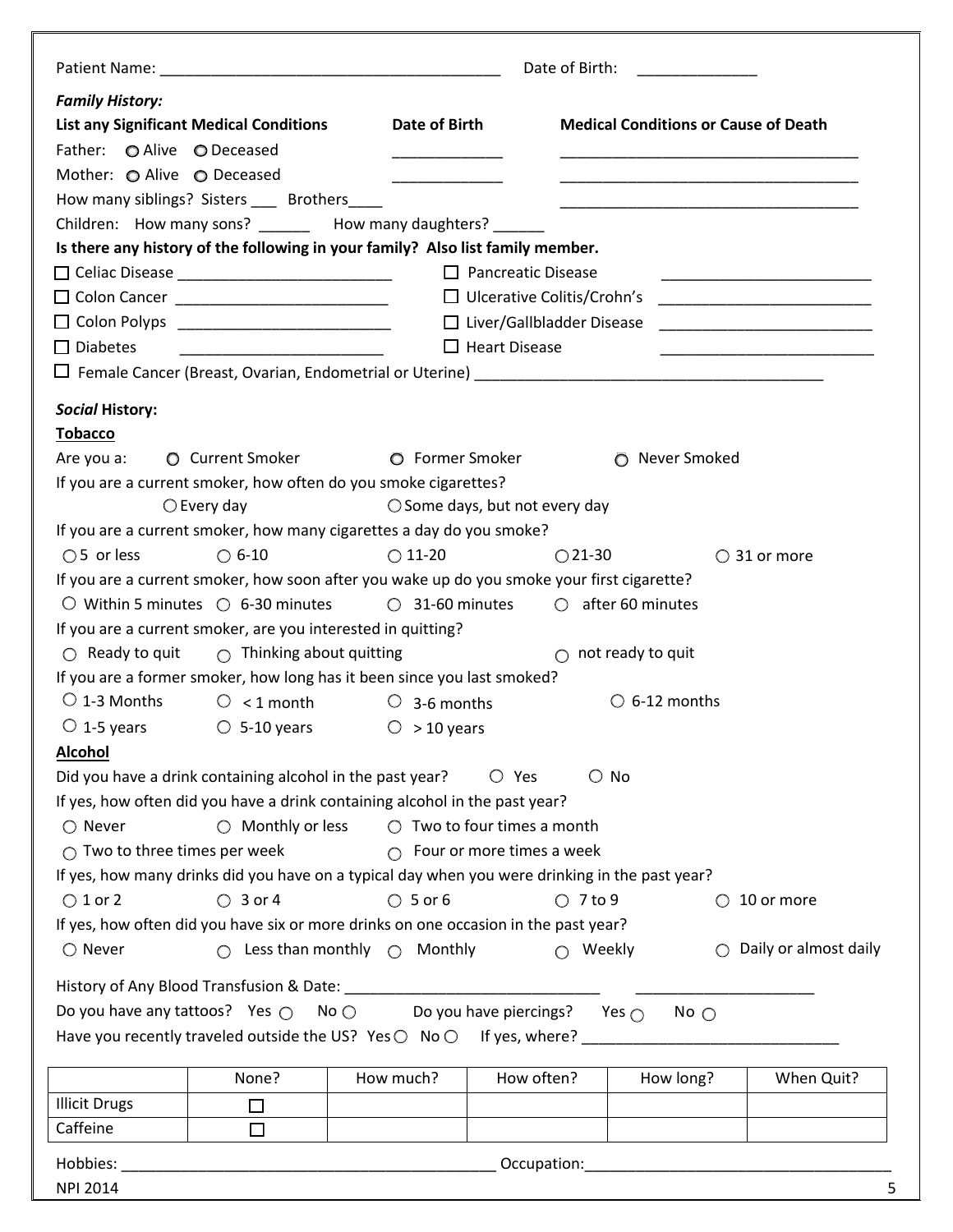Patient Name: \_\_\_\_\_\_\_\_\_\_\_\_\_\_\_\_\_\_\_\_\_\_\_\_\_\_\_\_\_\_\_\_\_\_\_\_\_\_\_\_ Date of Birth: \_\_\_\_\_\_\_\_\_\_\_\_\_\_\_\_\_\_\_\_\_\_\_

## *Current Symptoms:* (Please check **all** that apply)

#### **General**

 $\Box$  Chills/Fever  $\square$  Decreased Energy  $\square$  Difficulty sleeping  $\Box$  Fainting/Dizziness  $\square$  Loss of weight

## **Eyes/Ears/Nose/Throat**

□ Blurred Vision □ Double Vision  $\square$  Eye pain  $\square$  Decreased hearing  $\Box$  Ringing in ears □ Earache □ Runny nose  $\Box$  Sinus problems

# $\Box$  Mouth ulcers

## **Cardiovascular**

- $\Box$  Chest pain  $\Box$  High blood pressure  $\Box$  Shortness of breath  $\Box$  Irregular heartbeats **Palpitation**  $\square$  Swollen ankles  $\Box$  Leg cramps
- $\Box$  Heart murmur
- $\Box$  Heart problem

## **Respiratory**

- $\Box$  Coughing
- $\Box$  Coughing blood
- $\Box$  Tuberculosis
- $\Box$  Positive TB skin test
- $\square$  Asthma

## **Gastrointestinal**

- $\Box$  Poor appetite  $\Box$  Trouble swallowing  $\Box$  Pain with swallowing  $\Box$  Indigestion  $\Box$  Heartburn Nausea □ Vomiting  $\square$  Bloating  $\Box$  Abdominal pain Diarrhea  $\Box$  Ulcer disease  $\square$  Liver disease  $\Box$  Hepatitis history  $\Box$  Hemorrhoids history  $\Box$  Bloody bowel movements  $\square$  Abdominal swelling  $\Box$  Jaundice (yellow eyes)  $\Box$  Gallbladder disease  $\Box$  Lactose intolerance  $\square$  Celiac Disease  $\square$  Constipated  $\Box$  Using laxatives
- $\square$  Loss of bowel control

## **Genitourinary**

 $\Box$  Trouble urinating □ Blood in urine  $\Box$  Frequent urination Loss of bladder control  $\square$  Sexual problems

## **Musculoskeletal**

 $\square$  Swollen Joints  $\Box$  Joint stiffness  $\square$  Muscle pain  $\Box$  Arthritis  $\square$  Back pain

## **Neurological**

| $\Box$ Numbness or tingling   |
|-------------------------------|
| $\Box$ Part of body paralyzed |
| $\Box$ Seizure history        |
| $\Box$ Severe headaches       |

## **Psychiatric**

| $\Box$ Feeling depressed      |
|-------------------------------|
| $\Box$ Crying often           |
| $\Box$ Easily upset/irritated |
| $\Box$ Frequent nightmares    |
| $\Box$ Frequently nervous     |
| $\square$ Thinking of suicide |

## **Endocrine**

 $\square$  Diabetes  $\Box$  Thyroid problems

## **Hematologic/Lymphatic**

 $\Box$  History of anemia  $\Box$  History of tumor/cancer  $\square$  Bruise easily  $\Box$  Bleed excessively

## **Allergic/Hematologic**

 $\Box$  Hayfever  $\Box$  Hives frequently  $\Box$  Allergies to food

\_\_\_\_\_\_\_\_\_\_\_